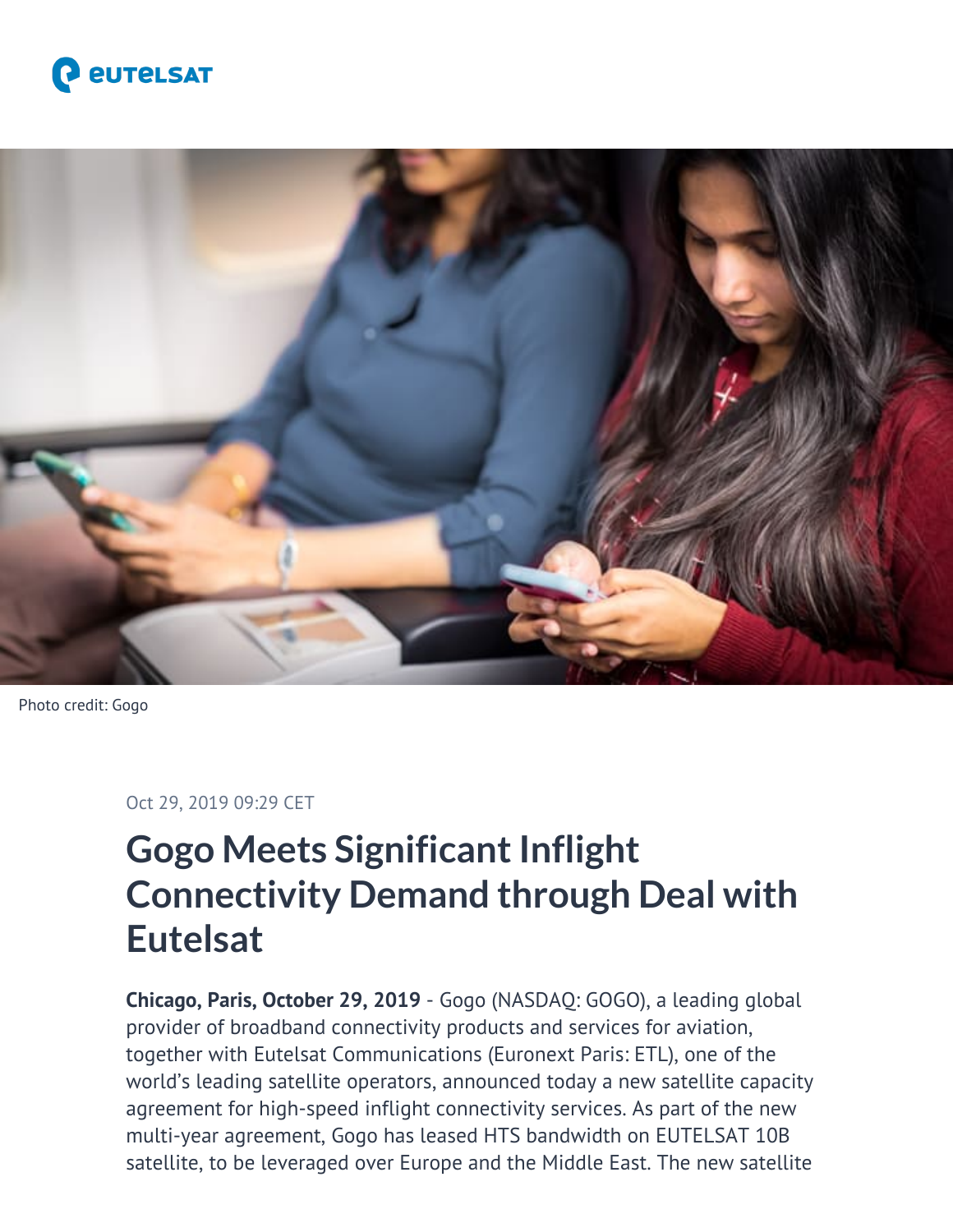is set to launch in 2022.

*"We are advancing capacity capabilities given the growing demand for high-speed inflight connectivity services,"* said Oakleigh Thorne, president and CEO of Gogo. *"Through our partnership with Eutelsat, Gogo 2Ku will continue to enable the best passenger experience for global airlines."*

*"We are thrilled about our ongoing relationship with Gogo, a long-standing partner and a leading provider for inflight connectivity,"* said Philippe Oliva, Eutelsat's Chief Commercial Officer. *"This agreement highlights the relevance of our newly ordered EUTELSAT 10B for inflight connectivity and we look forward to supporting Gogo as they increase capacity in Europe and the Middle East to provide the best services to their airline partners."*



### **About Gogo:**

Gogo is the Inflight Internet Company. We are the leading global provider of broadband connectivity products and services for aviation. We design and source innovative network solutions that connect aircraft to the Internet and develop software and platforms that enable customizable solutions for and by our aviation partners. Once connected, we provide industry leading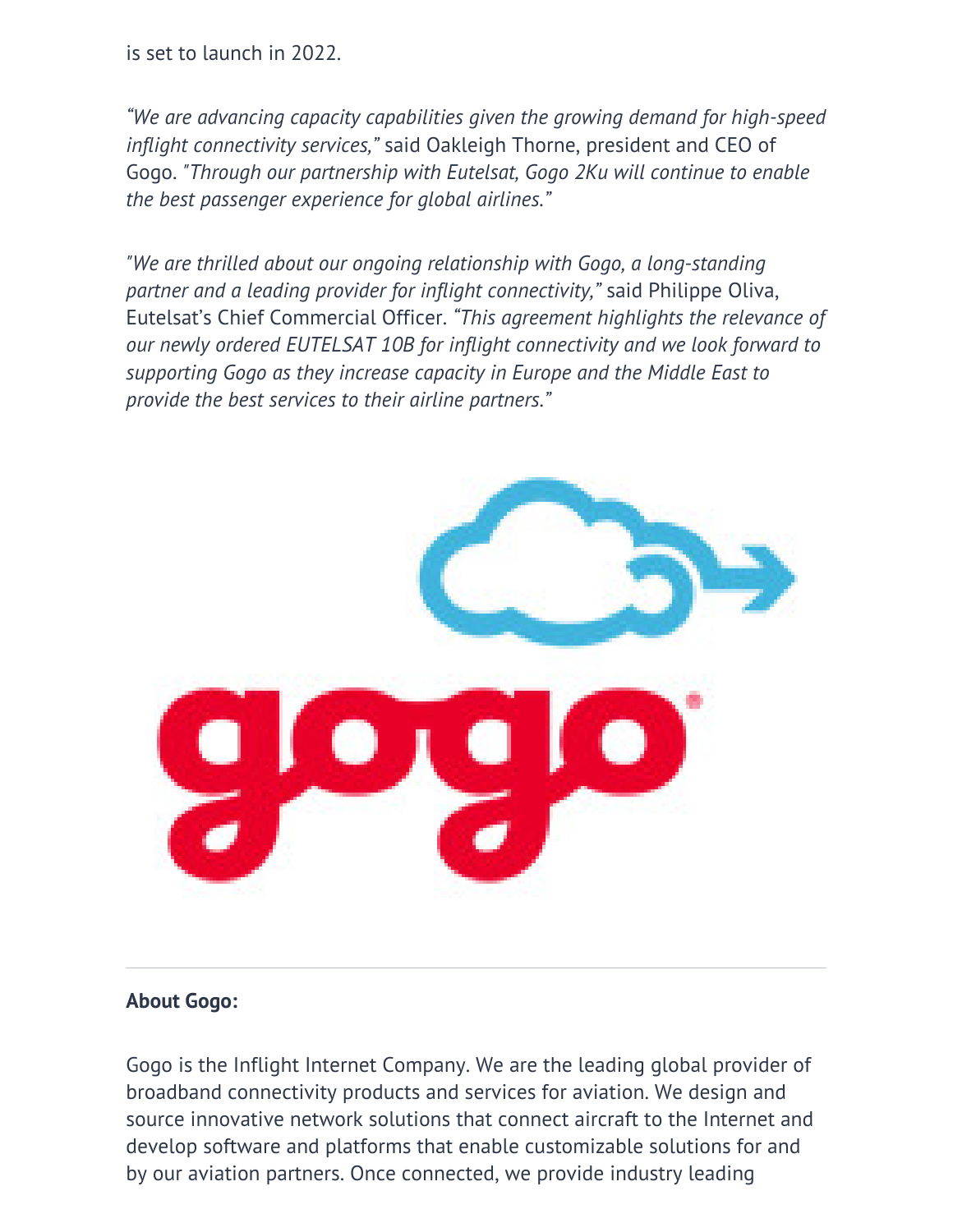reliability around the world. Our mission is to help aviation go farther by making planes fly smarter, so our aviation partners perform better and their passengers travel happier.

 You can find Gogo's products and services on thousands of aircraft operated by the leading global commercial airlines and thousands of private aircraft, including those of the largest fractional ownership operators. Gogo is headquartered in Chicago, IL with additional facilities in Broomfield, CO and locations across the globe. Connect with us at [gogoair.com.](http://gogoair.com/)

| <b>Media Contact:</b> | <b>Investor Contact:</b>          |  |
|-----------------------|-----------------------------------|--|
| Dave Mellin           | <b>Will Davis</b>                 |  |
|                       | $+1$ 303-301-3606 +1 917-519-6994 |  |
| pr@gogoair.com        | ir@gogoair.com                    |  |

## **About Eutelsat Communications**

Founded in 1977, Eutelsat Communications is one of the world's leading satellite operators. With a global fleet of satellites and associated ground infrastructure, Eutelsat enables clients across Video, Data, Government, Fixed and Mobile Broadband markets to communicate effectively to their customers, irrespective of their location. Over 7,000 television channels operated by leading media groups are broadcast by Eutelsat to one billion viewers equipped for DTH reception or connected to terrestrial networks. Headquartered in Paris, with offices and teleports around the globe, Eutelsat assembles 1,000 men and women from 46 countries who are dedicated to delivering the highest quality of service.

Eutelsat Communications is listed on the Euronext Paris Stock Exchange (ticker: ETL).

For more about Eutelsat go to [www.eutelsat.com](http://www.eutelsat.com)

| <b>Media enquiries</b> |  |  |                                                                     |
|------------------------|--|--|---------------------------------------------------------------------|
|                        |  |  | Marie-Sophie Ecuer   Tel.: + 33 1 53 98 37 91   mecuer@eutelsat.com |